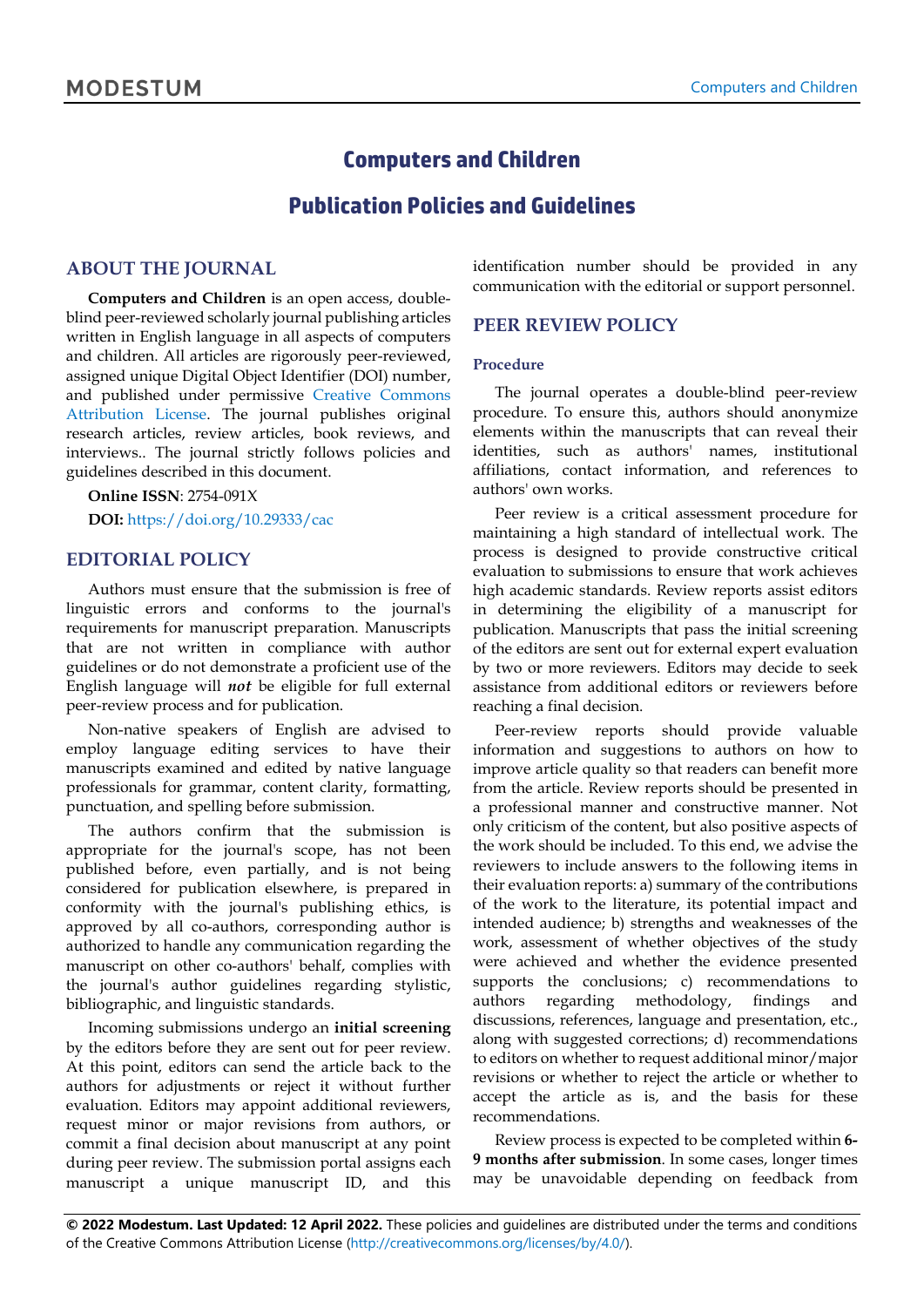reviewers, author response times to revisions, and the number of revisions.

#### **Competing interests**

If reviewers realize a competing interest that might influence the review report, they should immediately alert the editors and refrain from continuing the review. Competing interests occur when a professional decision might be affected by another interest, such as a monetary connection, an intellectual trust, or an individual relationship or competition. To maintain high levels of objectivity and credibility, we ask the reviewers to disclose any possible competing interests.

## **Confidentiality**

Submission content, including its abstract, ideas, and research data, should be treated as privileged information by reviewers and editors, and should not be shared with any third parties or used personally. As part of the double-blind peer-review process, authors and reviewers should be cautious not to reveal their identities.

## **Timeliness**

We request that reviewers deliver review reports on time to ensure a good publication experience for everyone. If reviewers fail to meet the review deadline, they should notify the editorial office and request an extension as soon as possible.

## **PUBLICATION ETHICS**

**Computers and Children** is a peer-reviewed academic journal that operates on a double-blind review system. Publisher, editors, reviewers, and authors are required to follow our guidelines and standards, as well as best practices in research and publication ethics to guarantee that readers of the journal content have access to high-quality research works. We support the guidelines of Committee on Publication Ethics (COPE) [\(https://publicationethics.org/\)](https://publicationethics.org/), and follow its flowcharts when dealing with suspected violations of publication ethics.

**Authorship:** Authors must have made significant academic contributions for the study's idea, proposal, information collection, analysis, and explanation. All authors must contribute to the development, critical revision, and final approval of the work. As a result, they must agree to accept responsibility for the work. During submission, all co-authors must enter their complete names, e-mail addresses (institutional e-mails are preferred), institutions, and countries into the submission portal. ORCID is required for corresponding author. It is strongly recommended that all co-authors provide their unique identifiers such as ORCIDs, Scopus Author IDs, Web of Science ResearcherIDs, Loop Profiles, personal webpages, etc. Additionally, each author's contribution should be explicitly stated. Contributions of non-authors should be credited as an acknowledgement.

**Declaration of competing interests:** Authors must state any potential competing interests that may affect or prejudice their study, such as financial or personal ties, rivalries, or religious convictions. Example of these competing interests include monetary relationships or agreements with an establishment whose invention was utilized or mentioned in the research; any monetary interests derived from a business relationship with a competitor; any remuneration made directly to an author(s) to write the manuscript; and other monetary connections, or other circumstances that may elevate questions about the objectivity of the work or the views expressed within the text. Authors may be requested for more information on the nature of the stated interests. The article may be withheld from publishing depending on the specifics of the case. If the manuscript is accepted for publication, the competing interests are disclosed in a note before the references section.

**Funding:** All funding information, including the grant numbers, should be provided by the authors. Funders or sponsors may be an individual, a business enterprise, or a public agency, such as a university or a research council. If funders or sponsors play a role, even minor, in the design or implementation of research content, details of the case should be included.

**Research on live subjects:** Authors are responsible for ensuring that the submission adheres to all relevant rules and guidelines of the journal's associated organizations and regulatory frames, such as [WMA](https://www.wma.net/policies-post/wma-declaration-of-helsinki-ethical-principles-for-medical-research-involving-human-subjects/) [Declaration](https://www.wma.net/policies-post/wma-declaration-of-helsinki-ethical-principles-for-medical-research-involving-human-subjects/) of Helsinki – Ethical principles for medical research [involving](https://www.wma.net/policies-post/wma-declaration-of-helsinki-ethical-principles-for-medical-research-involving-human-subjects/) human subjects. Authors must seek and record established ethics committee approvals, participant consents, and other documents necessary for the research if live subjects are involved.

**Informed participant consent:** To ensure compliance with relevant laws and guidelines, necessary consents and permissions must be received from the participants in order to obtain and use personal information. Signed consent forms should not be sent to the journal since they may contain sensitive participant data. Rather, authors should provide a declaration stating that informed consents were acquired from participants. Additionally, related documents and proofs are stored to be presented upon request from legal authorities.

**Vulnerable groups and individuals:** Special care should be given to groups or persons who may be incapable of predicting, dealing with, or recovering from the influence of study execution. It is possible that did not understand the nature of the study to obtain informed consent, and, therefore, were vulnerable to coercion. The study may engage these groups and people only if their involvement is absolutely necessary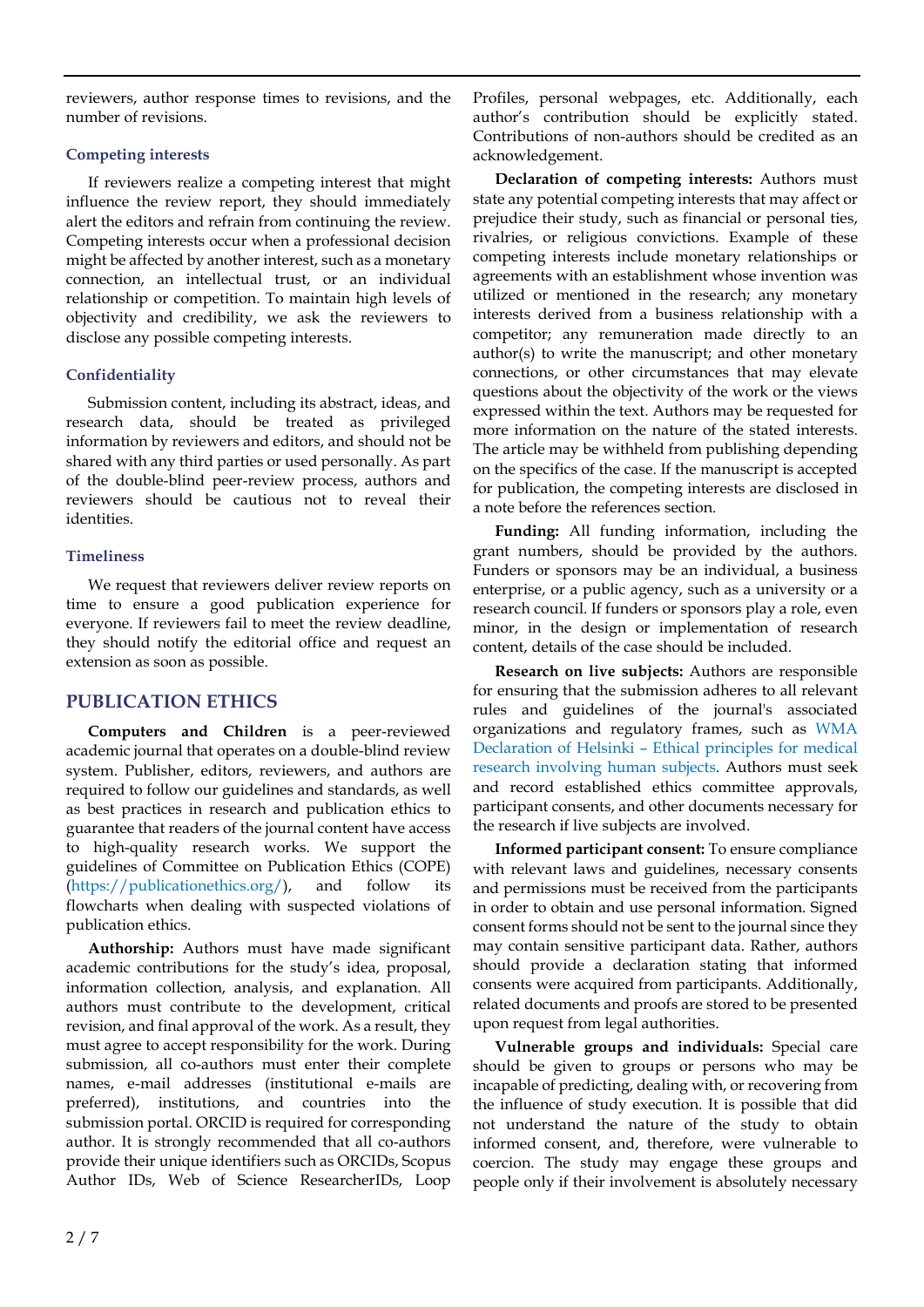to carry out the research, and the output of the study is beneficial for them.

**Handling confidential data:** Confidentiality of the data obtained from individuals or organisations is critical and should not be used without their permission. Authors are expected to take all required steps to secure sensitive participant information, and protect the participants from any potential bodily or psychological damage.

**Data sharing and reproducibility:** Articles should include statements regarding whether the data of the study will be made available to readers. The statement may convey additional information such as whether credentials such as study procedures will be available; when, for how long, and under what access procedures the data will be accessible. [Mendeley](https://data.mendeley.com/) Data may be used to supply and share related data.

**Intellectual property:** Authors should avoid using copyrighted material in the submitted manuscript. If such material must be included, in accordance with the applicable laws and regulations, authors should have received explicit permission from copyright holder that the material can be reproduced under the terms and conditions of Creative Commons [Attribution](https://creativecommons.org/licenses/by/4.0/) License.

**Ethical oversight:** All associated individuals and organisations, including editors, reviewers, authors, editorial officials, and publisher, must adhere to rigorous ethical guidelines throughout the publishing process and act according to the following COPE statement: "Ethical oversight should include, but is not limited to, policies on consent to publication, publication on vulnerable populations, ethical conduct of research using animals, ethical conduct of research using human subjects, handling confidential data, and ethical business/marketing practices."

**Post-publication corrections and retractions:** While all articles are subject to numerous checks during the prepublication processes, published articles may still contain occur. When such errors are discovered, regardless of the cause or source of the error, they are addressed by posting a correction notice explaining the corrections made to the original publication. Similarly, serious errors that undermine the study's findings and conclusions may result in the retraction of the original article. The journal reserves the right to issue retractions if the work is proven to have serious misconduct such as plagiarism. In such circumstances, in line with its ethical understanding and in accordance with the appropriate [COPE](https://publicationethics.org/) guidelines, the journal does not hesitate to take the necessary actions required by the case.

**Complaints and appeals:** When selecting articles for publication and when handling editorial procedures, editors have considerable discretion. To reach their final selections, they consider many factors, such as the importance of the research question, the quality of the presentation, and the diversity. Authors may direct their complaints and appeals regarding the editorial processes or decisions to [editor@modestum.co.uk](mailto:editor@modestum.co.uk) with the details of issue and supportive documents. They will be examined in accordance with applicable [COPE](https://publicationethics.org/) policies and procedures.

#### **Roles and Responsibilities**

**Authors:** Authors certify by submitting a work to the journal that the submission is the authors' original study that has not been published elsewhere or is not currently under review by another journal. If the manuscript, or portions of the manuscript, or its supporting data is published or presented before, the editors should be notified during submission. The submission should comply with the journal's ethical policies. Authors should disclose any potential competing interests openly and transparently. Works that involve living subjects should be carried out in accordance with institutional, national, and international rules and regulations by obtaining appropriate ethical approval documents and participant consents. All works of others should be correctly referenced. All funding information should be clearly stated, and all non-author contributions should be acknowledged. The editor should be notified promptly if substantial mistakes or inconsistencies are discovered in a submitted manuscript or in an article that is already published.

**Peer-reviewers:** Any researcher who has been invited to review the manuscript should notify the editor if they believe they are not able to evaluate the submission or have a competing interest. All data concerning the manuscript must be treated as privileged information and kept private. Reviews must be conducted fairly and within a reasonable timeframe.

**Editors:** All editors are selected from among outstanding researchers in their respective scientific disciplines. They are responsible for managing the editorial processes of the incoming manuscripts. In order to get additional expert opinions and to assist in their decisions, editors invite external reviewers to provide a comprehensive evaluation of the article. Next, editors decide whether to accept the article for publication based on review reports and their own objective assessments. During editorial processes, editors are expected to treat all authors and manuscripts equally, without bias. All information about the text must be kept strictly secret. In the event of a competing interest, the editor must notify the managing editor to release him or her from responsibility for the work. Editors must take the appropriate steps and/or impose the appropriate consequences in the event of a malpractice. If errors are detected in published articles, the literature should be corrected by issuing appropriate correction or retraction notices. Editorial process for an article submitted by a member of the editorial board must be conducted by another editor to ensure the objectivity and transparency.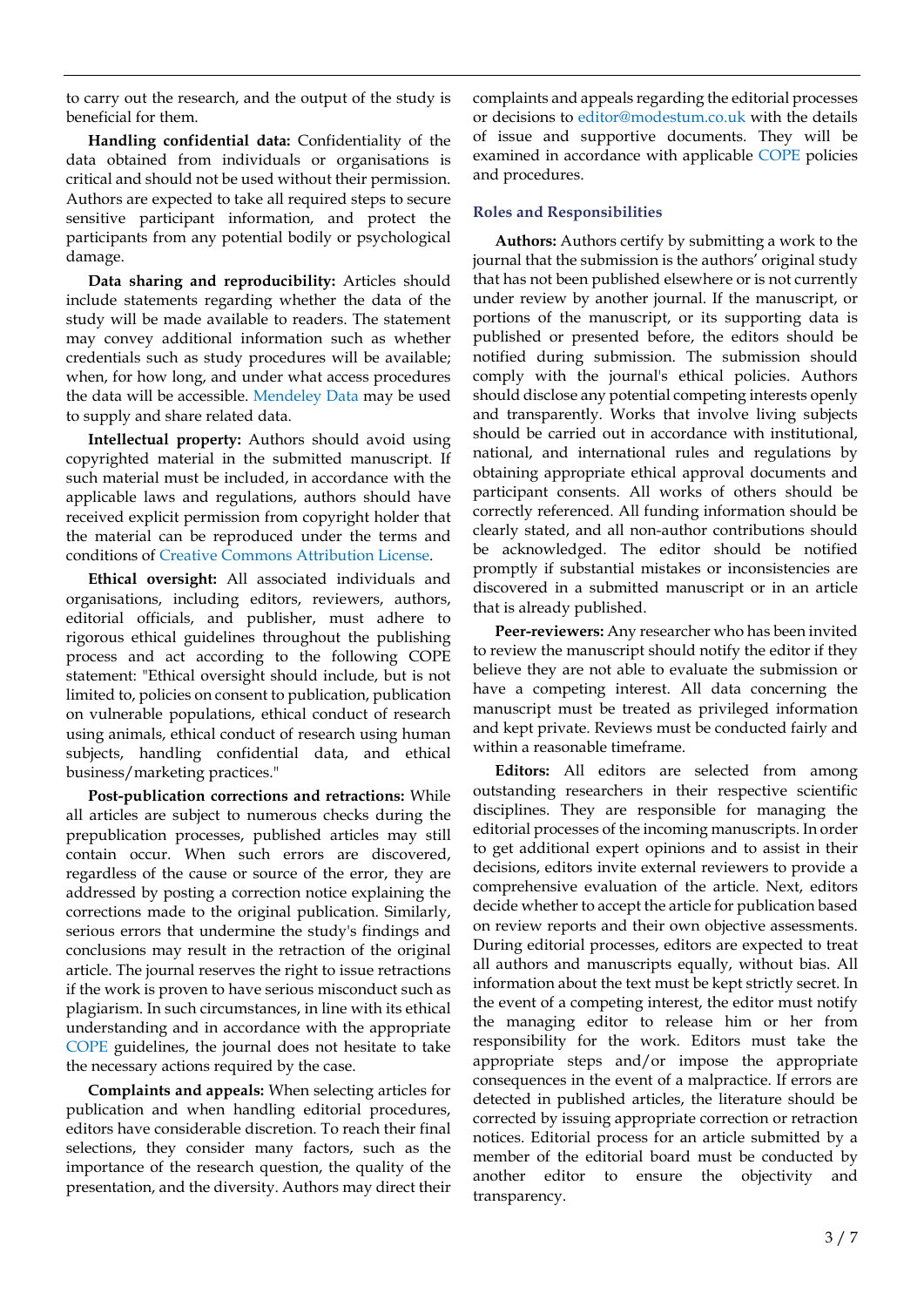**Publisher:** The publisher provides the journal with the required resources, such as submission and publication portal, plagiarism checking tools, DOI identifiers, hosting, and content preservation. The publisher should take reasonable steps to protect the editorial autonomy.

## **Plagiarism and Malpractice Policy**

Authors must avoid any unethical and improper actions such as plagiarism, simultaneous submission, fabrication, fraud authorship, copyright breaches, hiding competing interests, etc. For further information, see the following resources:

Åstedt-Kurki, P., & Kaunonen, M. (2018). Ethics in nursing research and research publications. *Scandinavian Journal of Caring Sciences, 32*(2), 449-450. <https://doi.org/10.1111/scs.12593>

Committee on Publication Ethics (COPE). (2017). *Core practices*. <https://publicationethics.org/core-practices>

Graf, C., Wager, E., Bowman, A., Fiack, S., Scott-Lichter, D., & Robinson, A. (2007). Best practice guidelines on publication ethics: A publisher's perspective. *International journal of clinical practice. Supplement*, *61*(152), 1-26. [https://doi.org/10.1111/](https://doi.org/10.1111/j.1742-1241.2006.01230.x) [j.1742-1241.2006.01230.x](https://doi.org/10.1111/j.1742-1241.2006.01230.x)

International Committee of Medical Journal Editors (ICMJE). (n.d.). *Recommendations forthe conduct, reporting, editing, and publication of scholarly work in medical journals*. <https://www.icmje.org/icmje-recommendations.pdf>

Singhal, S., & Kalra, B. S. (2021). Publication ethics: Role and responsibility of authors. *Indian Journal of Gastroenterology, 40*, 65-71. [https://doi.org/10.1007/](https://doi.org/10.1007/s12664-020-01129-5) [s12664-020-01129-5](https://doi.org/10.1007/s12664-020-01129-5)

WAME Publication Ethics Committee. (n.d.). *Recommendations on publication ethics policies for medical journals*. World Association of Medical Editors (WAME). [http://wame.org/recommendations-on-publication](http://wame.org/recommendations-on-publication-ethics-policies-for-medical-journals)[ethics-policies-for-medical-journals](http://wame.org/recommendations-on-publication-ethics-policies-for-medical-journals)

By submitting a work, authors certify that the submission is free of the aforementioned malpractices, the work adheres to ethical norms, applicable laws and regulations, all necessary consents, permissions, and legal documents are prepared. The authors assume full accountability for the views, results, discussions, and conclusions provided in the articles and to resolve any issues that may arise from inclusion of copyrighted content without the necessary permission.

Plagiarism is the use of intellectual property from the existing literature, in whole or in part, by copying as is or translating from another language. Plagiarism or repetition of another text is prohibited, even if it is a prior publication by the author. As an exception, i) works derived from the author's own university thesis; ii) preliminary studies of the author presented in a conference or as a poster will not be considered as

plagiarism. Additionally, results from a database and registries of clinical studies might be repeated in more than one article. If unsure, authors should consult the editorial office before submission.

To prevent plagiarism, all submissions undergo an initial screening using iThenticate through the submission portal. iThenticate by Crossref is a plagiarism detection software that compares a manuscript with the existing literature, which includes millions of published articles. Editors are encouraged to utilize this tool for all manuscript revisions.

When an ethical misconduct, such as plagiarism, is discovered about a manuscript under review or a published article, editors must investigate the details of the case and take necessary actions using appropriate COPE [flowcharts,](https://publicationethics.org/guidance/Flowcharts) even if the misconduct is discovered years after publication. In such cases, the manuscript under review may be immediately rejected, the published article may be retracted, and relevant legal bodies may be informed about the details of the case.

## **SUBMISSION GUIDELINES**

New manuscripts should be submitted through the online portal accessible via the "Submit [Manuscript"](https://www.editorialpark.com/cac) link on the journal website.

Only manuscripts written in **English** language will be considered for publication. Authors may use British or American English provided they are consistent throughout the manuscript. Submissions must be relevant to the journal's scope and prepared in compliance with its [Publication](https://www.computersandchildren.com/home/publication-ethics) Ethics. All authors agree to the submission and share full responsibility for all content presented in the manuscripts, including opinions, results, images, discussions, and conclusions. The article should be original work by authors, not be published before or currently being evaluated for publication in another journal.

All co-author information **must** be entered on the submission portal **at the time of submission**. Any request to change authorship (such as adding/deleting authors or modifying order of authors) during revisions must be well justified, and they are subject to editorial approval. No change in authorship is allowed after the manuscript is accepted for publication.

## **Manuscript Preparation**

Manuscripts should be prepared using a word processing software, such as Microsoft Word, and saved as one of the following acceptable file formats: .docx, .doc, or .rtf. Authors are encouraged to use the following layout options: A4 size, normal margins, portrait orientation, single columns, 1.5 line spacing, justified text alignment with 11-pt or 12-pt sized common fonts, such as Calibri or Times New Roman. First-, second-,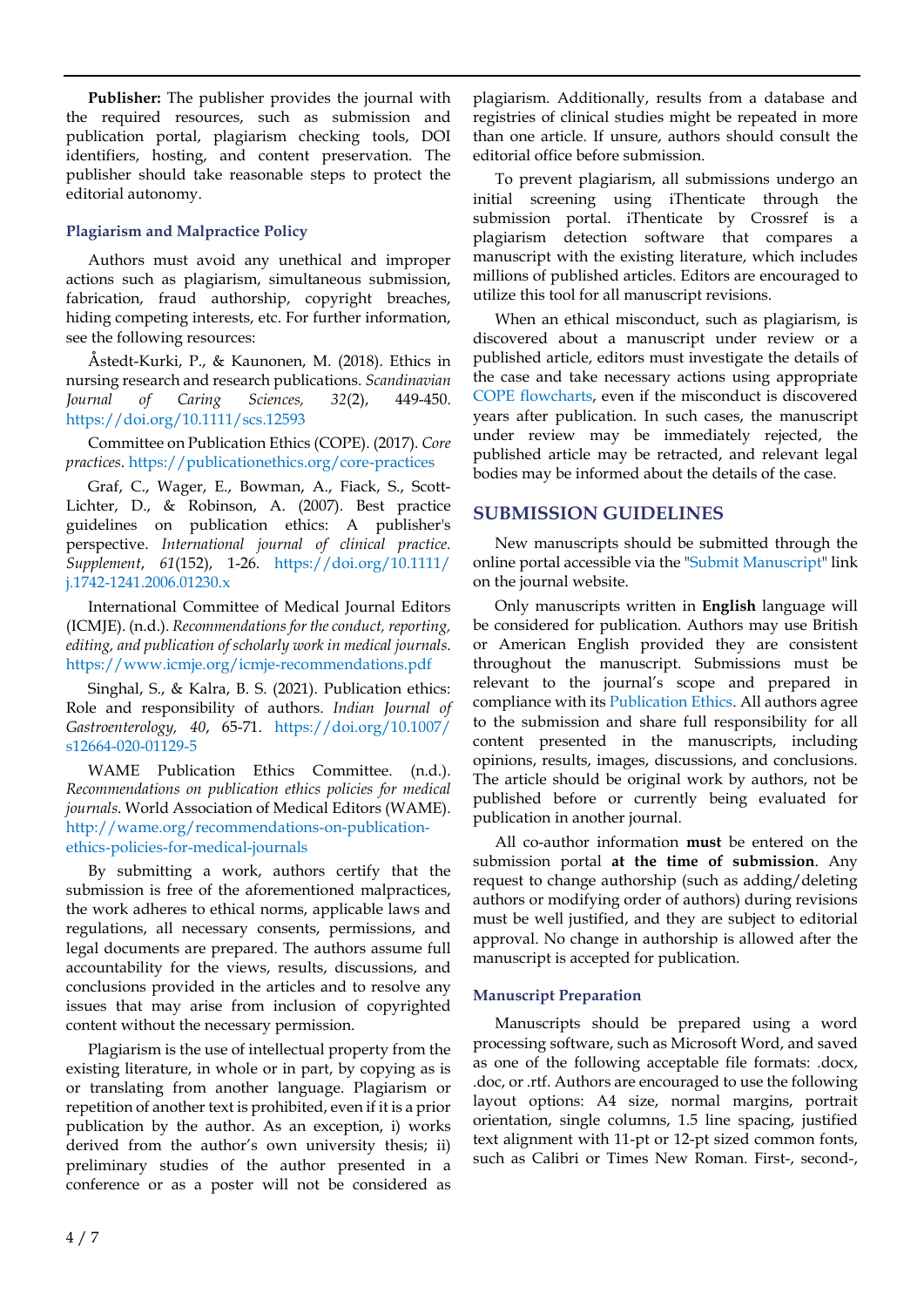and third-order headings should be clearly distinguishable.

Although there is no limit on the length of the research articles, authors are recommended to keep the main text of the body below 10,000 words. Review articles should integrate current knowledge with a novel methodology or present important suggestions to shape the area of study, rather than merely summarizing existing literature.

Authors should provide two separate documents during submission: title page and blinded text.

**Title page:** This document provides the names and institutions of the authors as well as the corresponding author's contact information. Additional declarations such as contributions of each author, potential competing interests, acknowledgements of people, and funding should be provided in this document. Title page should not contain any abbreviations. If the work is derived from a thesis or preliminary versions were previously presented in a scientific meeting, details should be included in this document.

**Blinded text:** This document constitutes the main body of the text. In accordance with the double-blind peer-review rules adopted by the journal, it should not contain information that may disclose the authors' credentials, including their names, institutions, contact information, and references to their own works. Grammar and punctuation standards should be followed when preparing the content. Authors should try not to use abbreviations, and if unavoidable, they should be cited in parentheses the first time they are used. Figures and tables should be numbered sequentially in the text. International system of units should be followed in the representation of all units in the text. Appendices and supplementary materials should be placed after the references.

Blinded text should include the following sections:

• **Title and Running head:** The manuscript should include a title of no more than 15 words which presenting a brief description of the work. Title should not include any abbreviations or acronyms.

• **Abstract and keywords:** In this section, the work should be summarized in a clear and concise manner. The abstract should be no more than 150 words long and should not include any undefined abbreviations or references. Authors should provide three to six keywords.

• **Structured text:** Authors are recommended to structure their manuscript as follows: *Introduction* should introduce readers to some background information required to understand the rest of the article, and clearly define the purpose of the research. *Materials and Methods* should describe how the research was carried out, and provide information such as the study's design, timeline, context, participant profiles, and interventions. *Results* should present the data collected and statistical analysis performed during the study. *Discussions* should explain the significance of the results by comparing them with those of earlier studies. *Conclusions* should state main conclusions, limitations of the study, and possible future studies.

• **References:** The latest version of the American Psychological Association (APA) formatting and style guidelines (seventh edition) should be followed in references. Unique Digital Object Identified (DOI) numbers should be included whenever possible. More information on references and citations will be provided below.

#### **References and Citations**

Latest version of APA style should be used as the referencing style. Authors should maintain consistency across the references.

• Each citation inside the text must be included in the list of references. Alternatively, each reference should be cited inside the text.

• Where an author publishes two or more works in the same year, they should be differentiated using 2020a, 2020b, etc.

• op., cit., or ibid. should not be used.

• 'n.d.' should be used to indicate that no date is available, both in in-text citations and references.

• When citing a study done by three or more authors, authors should use et al. within the main text, but provide the full names of all authors in the references section.

• In the text, after the quoted material, authors should provide the author's last name, publication year, and page numbers, if available, i.e. (Jones, 1998, p. 64).

• All direct citations should include a page reference.

The following are some examples:

#### *Journal articles*

Gungor, A., Kool, D., Lee, M., Avraamidou, L., Eisink, N., Albada, B., van der Kolk, K., Tromp, M., & Bitter, J. H. (2022). The use of virtual reality in a chemistry lab and its impact on students' self-efficacy, interest, self-concept and laboratory anxiety. *Eurasia Journal of Mathematics, Science and Technology Education, 18*(3), em2090. <https://doi.org/10.29333/ejmste/11814>

Hansen, E. K. S., & Naalsund, M. (2022). The role of teacher actions for students' productive interaction solving a linear function problem. *International Electronic Journal of Mathematics Education, 17*(3), em0685. <https://doi.org/10.29333/iejme/11921>

Ivánková, P., Halakova, Z., & Čolláková, D. (2022). The influence of a science camp experience on pupils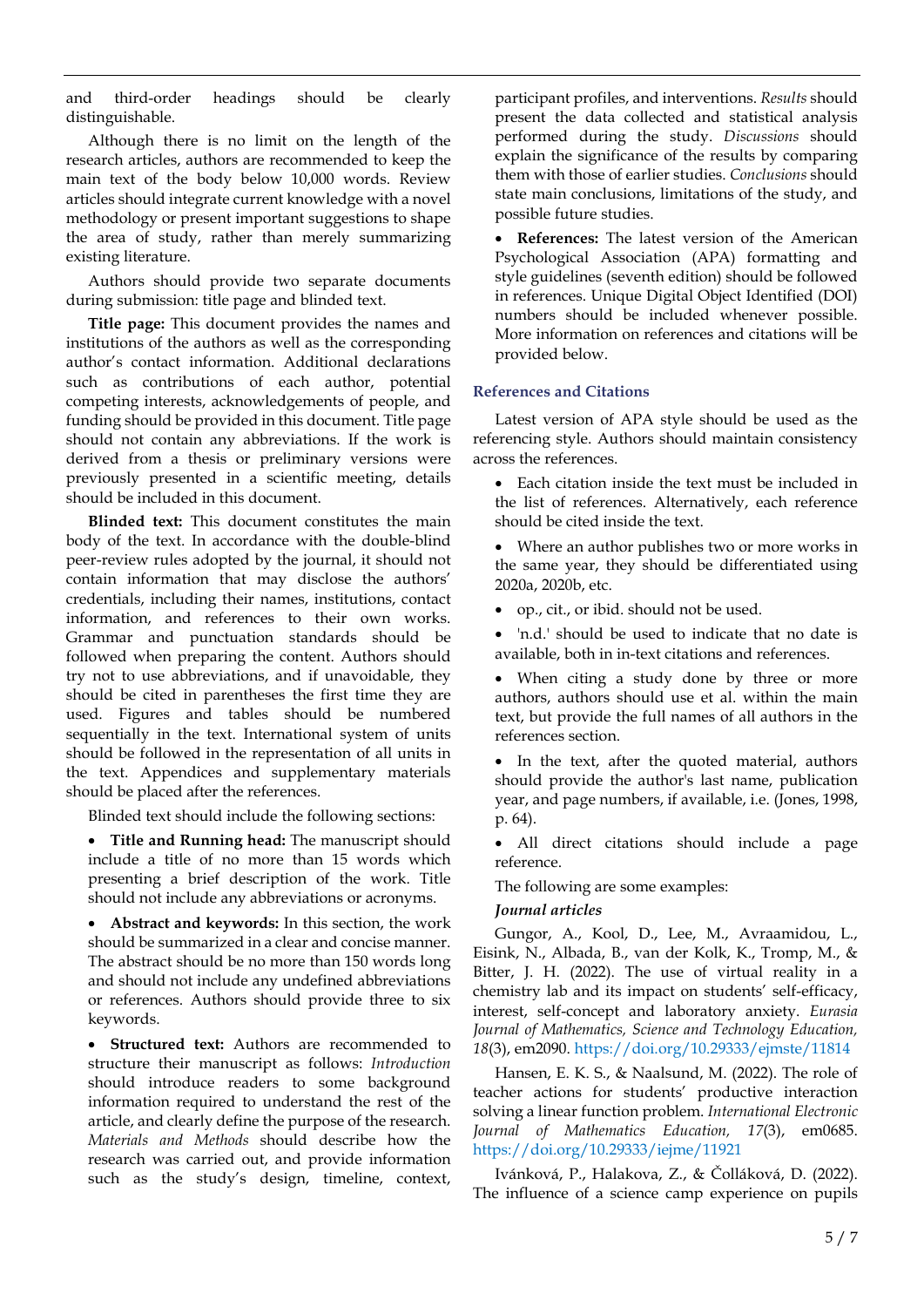motivating to study natural sciences. *Eurasia Journal of Mathematics, Science and Technology Education, 18*(3), em2084. <https://doi.org/10.29333/ejmste/11709>

Katsantonis, I. (2021). Cross-country perspective on reverse pathway dynamics between teachers' selfefficacy and job satisfaction. *Pedagogical Research, 6*(2), em0092. <https://doi.org/10.29333/pr/9726>

#### *Books*

Abramovich, S., & Connell, M. L. (2021). *Developing deep knowledge in middle school mathematics*. Springer International Publishing.

Barkatsas, T., & McLaughlin, P. (Eds.). (2021). *Authentic assessment and evaluation approaches and practices in a digital era: A kaleidoscope of perspectives*. Brill.

## *Chapter in book*

Lin, P. L., Chien, Y. T., & Chang, C. Y. (2020). Teachers' responses to an integrated STEM module: Collaborative curriculum design in Taiwan, Thailand, and Vietnam. In J. Anderson & Y.-P. Li (Eds.), *Integrated approaches to STEM education: An international perspective* (pp. 491-509). Switzerland: Springer, Cham.

Milford, T. M., & Kiddell, R. B. (2020). Glasser's choice theory and science education in British Columbia. In B. Akpan & T. J. Kennedy (Eds.), *Science education in theory and practice. Springer texts in education*. Springer, Cham. [https://doi.org/10.1007/978-3-030-43620-9\\_3](https://doi.org/10.1007/978-3-030-43620-9_3)

## *Conference papers*

Bhagat, K. K., Chang, C. Y., & Huang, R. (2017). Integrating GeoGebra with TPACK in improving preservice mathematics teachers' professional development. In M. Chang, N.-S. Chen, R. Huang, Kinshuk, D. G. Sampson, & R. Vasiu (Eds.), *Proceedings of the 17th IEEE International Conference on Advanced Learning Technologies (ICALT 2017)* (pp. 313-314). Romania: IEEE Computer Society.

Chang, C. Y., Chien, Y. H., & Cheng, P.H. (2021, August). *Educational reform in Taiwan: Comparison of curriculum contents*. Paper presented at the 2021 Annual Meeting of the Japan Society for Science Education (JSSE), Kagoshima, Japan.

## *Internet*

Bordeaux, B., & Lieberman, H. R. (2020). Benefits and risks of caffeine and caffeinated beverages. *UpToDate*. Retrieved February 26, 2020, from [https://www.uptodate.com/contents/benefits-and](https://www.uptodate.com/contents/benefits-and-risks-of-caffeine-and-caffeinated-beverages)[risks-of-caffeine-and-caffeinated-beverages](https://www.uptodate.com/contents/benefits-and-risks-of-caffeine-and-caffeinated-beverages)

CDC [@CDCgov]. (2020, June 11). *Scientists do not know if having antibodies to the virus that causes #COVID19 can protect someone from getting infected again* [Image attached] [Tweet]. Twitter. [https://twitter.com/](https://twitter.com/CDCgov/status/1271180413134876672) [CDCgov/status/1271180413134876672](https://twitter.com/CDCgov/status/1271180413134876672)

Fagan, J. (2019, March 25). *Nursing clinical brain*. OER Commons. Retrieved January 7, 2020, from

## [https://www.oercommons.org/authoring/53029](https://www.oercommons.org/authoring/53029-nursing-clinical-brain/view) [nursing-clinical-brain/view](https://www.oercommons.org/authoring/53029-nursing-clinical-brain/view)

Lane, D. A., & Lip, G. Y. H. (2013). Treatment of hypertension in peripheral arterial disease. *Cochrane Database of Systematic Reviews*. <https://doi.org/10.1002/14651858.CD003075.pub3>

National Geographic [@natgeo]. (n.d.). *IGTV* [Instagram profile]. Instagram. Retrieved December 8, 2019, from [https://www.instagram.com/natgeo/](https://www.instagram.com/natgeo/channel/) [channel/](https://www.instagram.com/natgeo/channel/)

Toner, K. (2020, September 24). *When Covid-19 hit, he turned his newspaper route into a lifeline for senior citizens*. CNN. [https://www.cnn.com/2020/06/04/us/corona](https://www.cnn.com/2020/06/04/us/coronavirus-newspaper-deliveryman-groceries-senior-citizens-cnnheroes-trnd/index.html) [virus-newspaper-deliveryman-groceries-senior](https://www.cnn.com/2020/06/04/us/coronavirus-newspaper-deliveryman-groceries-senior-citizens-cnnheroes-trnd/index.html)[citizens-cnnheroes-trnd/index.html](https://www.cnn.com/2020/06/04/us/coronavirus-newspaper-deliveryman-groceries-senior-citizens-cnnheroes-trnd/index.html)

## **Tables and Figures**

Tables should be self-descriptive and easily understandable. The information in the table should present new information and should not merely a repetition of the text. Tables should include clear and concise captions placed above the table. They should be provided as editable raw data and not as images. Authors should ensure that the tables fit on a single page. If too large, data should be split across multiple datasets.

Figures are visual representations of information, such as photos, maps, charts, drawings, or graphs. Figure captions should be placed below the figure. Original digital files in a major file format (e.g., jpeg, tiff, png, and bmp) for each figure must be supplied separately through the submission portal. They must be of high quality and resolution (300 dpi or better). Lowercase letters (a, b, etc.) should be used to denote multi-part figures. Figure sizes can be adjusted during the production stage to fit inside the journal's columns.

Tables and figures should be numbered in order of appearance, have their positions clearly marked within square brackets (e.g., [Table 1], [Table 2], [Table 3], [Figure 1], [Figure 2]), and be provided on separate sheets after the References in the main text.

## **Final Checking**

Authors should take the following points into consideration before submission:

- The readers should be able to comprehend and assess main aspects of your research study with ease.
- Ideas are presented in a clear, concise, and complete manner.
- Manuscript is free from any repetitions, irrelevant information, or unjustified generalizations.
- Theoretical framework is explicitly stated.